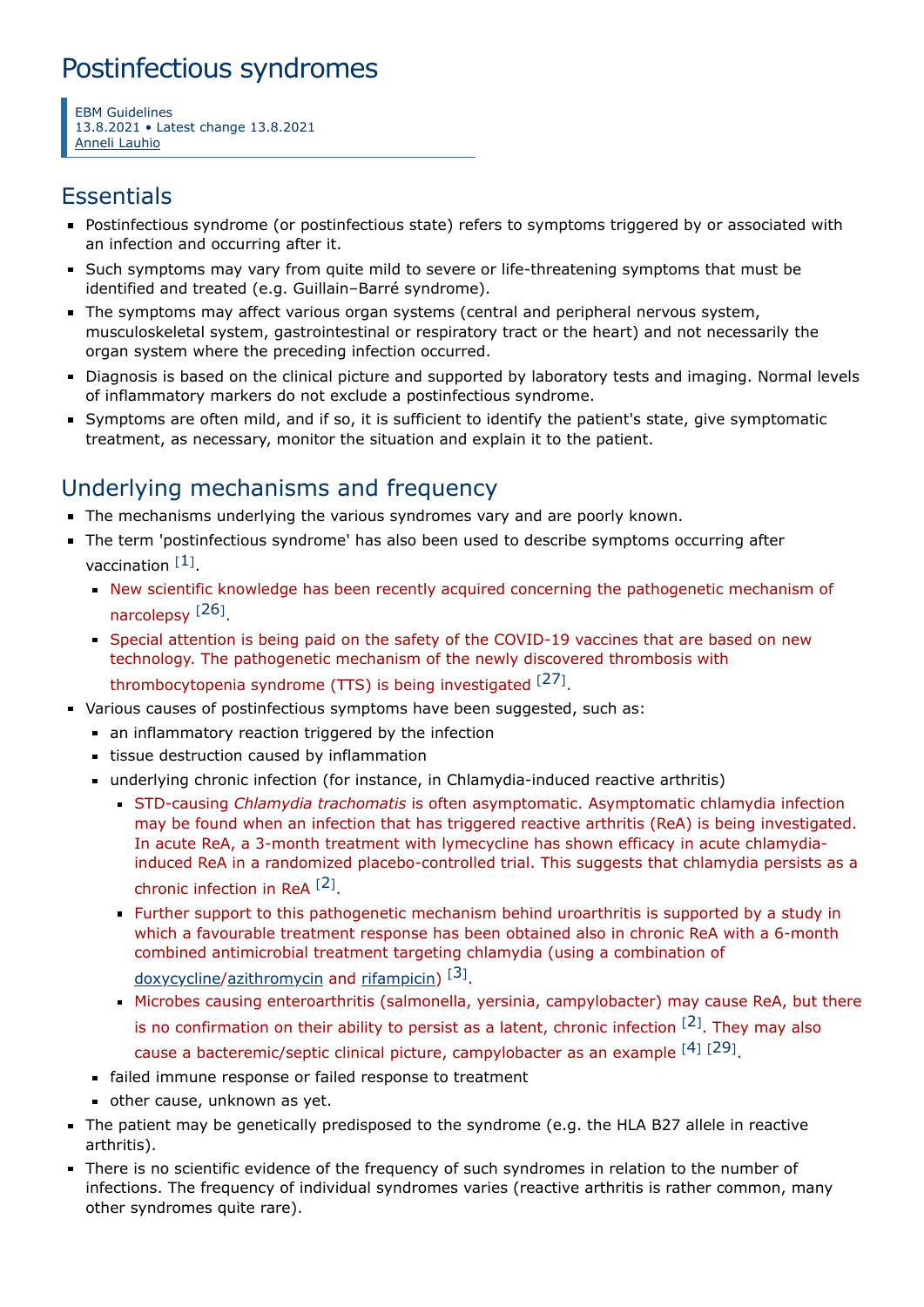## The main postinfectious syndromes

## Guillain-Barré syndrome

- A rare progressive, ascending radiculitis affecting primarily the motor system and starting from the lower limbs, in most cases preceded by a respiratory tract infection, gastroenteritis or vaccination or other manipulation of the immune system  $[1]$  $[1]$  $[1]$ . See.
	- May proceed to paralysis of cranial nerves or life-threatening respiratory paralysis.
	- Microbes identified as triggering the syndrome include Campylobacter (most common), cytomegalovirus, Epstein–Barr virus, Mycoplasma pneumoniae, Haemophilus influenzae.
- **Symptomatic supportive treatment and immunotherapy (plasmapheresis or intravenous** immunoglobulin; if both are necessary, plasmapheresis first) can be used.

## Other neurological syndromes

- Postinfectious neurological syndromes (PINS) affect either the central nervous system (postinfectious encephalitis, encephalomyelitis or myelitis) or both the central and peripheral nervous systems (postinfectious encephalomyeloradiculitis or myeloradiculoneuritis).
	- Diseases such as infectious encephalitis, vasculitis or MS should be considered in the differential diagnosis<sup>[[7](#page-3-6)]</sup>.
	- Treatment depends on the syndrome and the preceding infection.
	- The syndromes may recur.
- An example of these syndromes is encephalitis after chickenpox in children, occurring 2 to 4 weeks after the primary infection. [Aciclovir](https://www.terveysportti.fi/apps/laake/laakeryhma/J05AB01) is used to treat it.

## Reactive arthritis

- Multiple arthritis may be associated with mild fever and considerable elevation of ESR and CRP levels.
- The symptoms are not restricted to joints and may include insertional tendinitis, erythema nodosum, urethritis, conjunctivitis, iritis, carditis or balanitis .
- Symptoms may be prolonged and become chronic  $^{[15]}$  $^{[15]}$  $^{[15]}$   $^{[16]}$  $^{[16]}$  $^{[16]}$ . If symptoms occur some time after acute reactive arthritis, elevated CRP or ESR levels are often no longer seen but radiologically observable tissue damage may develop gradually. In addition, axial spondylarthropathy may develop.
	- As many as 36% of patients with Yersinia arthritis develop radiologically detectable sacroilitis within 10 years  $^{[15]}$  $^{[15]}$  $^{[15]}$ .
	- Salmonella arthritis becomes chronic in [16](#page-3-8)% of cases  $^{[16]}$ .
	- Fifteen per cent of patients with Shigella arthritis develop ankylosing spondylitis within 20 years [[16](#page-3-8)] .
	- In Chlamydia arthritis, the symptoms are due to underlying chronic infection  $^{[2]}$  $^{[2]}$  $^{[2]}$   $^{[3]}$  $^{[3]}$  $^{[3]}$ .
	- After a Campylobacter infection, prolonged joint symptoms may occur that do not fulfil the criteria of reactive arthritis  $^{[4]}$  $^{[4]}$  $^{[4]}$   $^{[5]}$  $^{[5]}$  $^{[5]}$ .
- Drugs such as [anti-inflammatory analgesics](https://www.terveysportti.fi/apps/laake/laakeryhma/M1A) and [sulfasalazine,](https://www.terveysportti.fi/apps/laake/laakeryhma/A07EC01) [lymecycline](https://www.terveysportti.fi/apps/laake/laakeryhma/J01AA04) or [doxycycline](https://www.terveysportti.fi/apps/laake/laakeryhma/J01AA02) with both antimicrobial efficacy against Chlamydia  $^{[2]}$  $^{[2]}$  $^{[2]}$   $^{[3]}$  $^{[3]}$  $^{[3]}$  and anti-inflammatory effects  $^{[17]}$  $^{[17]}$  $^{[17]}$   $^{[18]}$  $^{[18]}$  $^{[18]}$   $^{[19]}$  $^{[19]}$  $^{[19]}$  have been used to treat reactive arthritis and prolonged forms of disease. In chronic chlamydia-induced ReA, favourable evidence has been obtained on the use of combined antimicrobial treatment ([doxycycline](https://www.terveysportti.fi/apps/laake/laakeryhma/J01AA02)/[azithromycin](https://www.terveysportti.fi/apps/laake/laakeryhma/J01FA10) and [rifampicin](https://www.terveysportti.fi/apps/laake/laakeryhma/J04AB02))<sup>[[3](#page-3-4)]</sup>.
	- **Even though there is no research evidence, several guidelines suggest that all preceding infections** capable of triggering ReA that are found would be treated with antimicromials effective against the respective microbes. See more information on antimicrobial treatment of ReA-inducing infections (campylobacter, yersinia, salmonella and chlamydia) in the article Reactive arthritis .
- **Reactive arthritis; see** 
	- The summary of product characteristics for [lymecycline](https://www.terveysportti.fi/apps/laake/laakeryhma/J01AA04) includes dosing advice on a 3-month treatment for chlamydia-induced ReA. Scientific evidence on the efficacy of long lymecycline therapy in chlamydia-induced ReA has been obtained from a placebo-controlled trial <sup>[[2](#page-3-3)]</sup>, unlike in enteroarthritis. Similar effects have not been shown with, for example, [doxycycline](https://www.terveysportti.fi/apps/laake/laakeryhma/J01AA02) <sup>[[30](#page-4-1)]</sup>. Lymecycline has been shown to have also a MMP-mediated anti-inflammatory effect.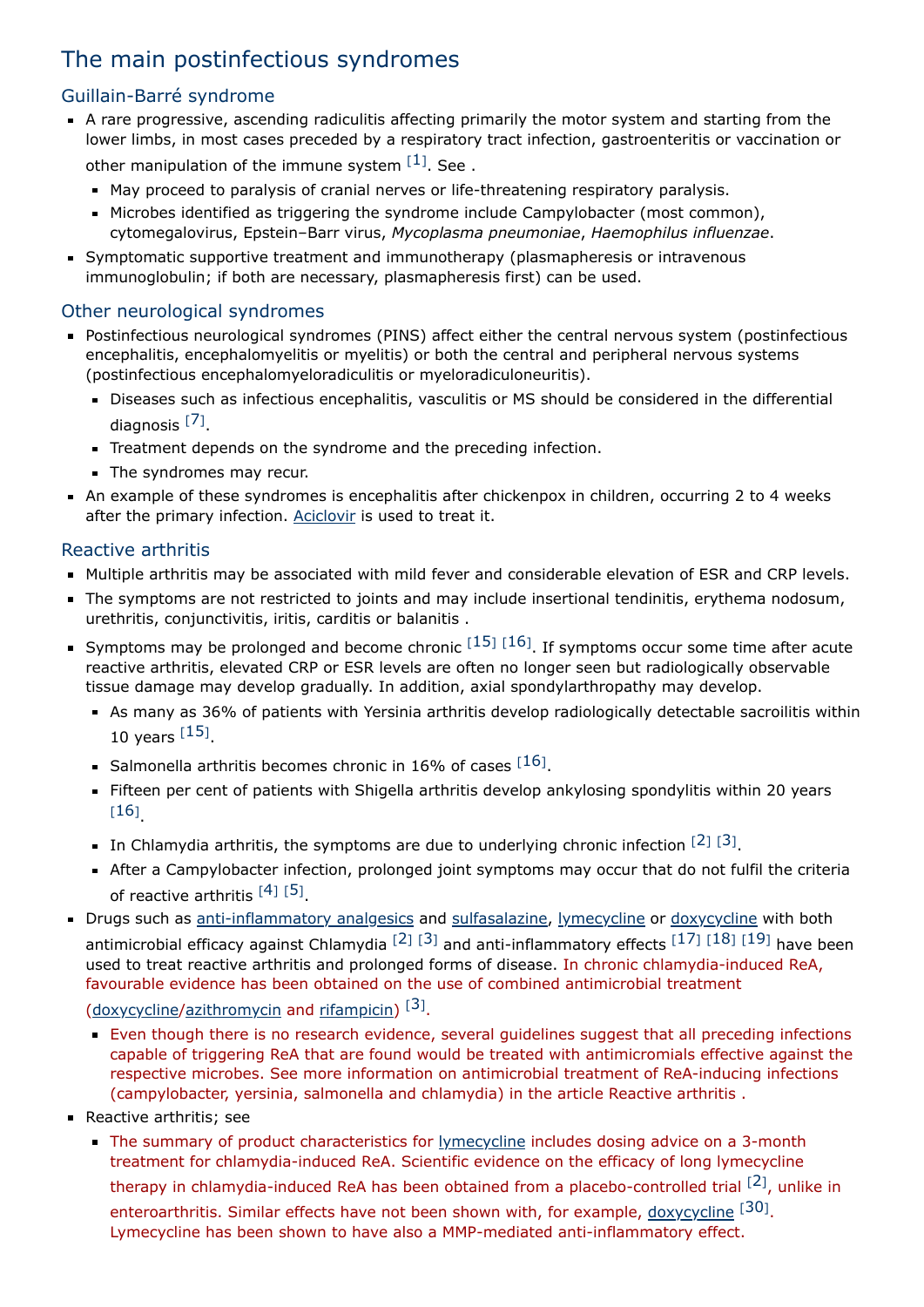No consensus has been reached about symptoms associated with borreliosis  $^{[13]}$  $^{[13]}$  $^{[13]}$   $^{[14]}$  $^{[14]}$  $^{[14]}$ . A Finnish multicentre study recently showed that treatment of disseminated borreliosis can be carried out, instead of intravenous **[ceftriaxone,](https://www.terveysportti.fi/apps/laake/laakeryhma/J01DD0454) also with oral doxycycline**  $^{[31]}$  $^{[31]}$  $^{[31]}$ . Doxycycline has been shown to have also a suppressing effect on MMP mediated inflammation  $^{[21]}$  $^{[21]}$  $^{[21]}$ . The term PTLDS (post-treatment Lyme syndrome) refers to fatigue, myalgia, arthralgia and cognitive disturbance that still persist 6 months after antimicrobial therapy. The underlying mechanism is thought to be an inflammatory process  $^{[21]}$  $^{[21]}$  $^{[21]}$ .

## Glomerulonephritis

- Classic poststreptococcal glomerulonephritis (PSGN, see ) about 1 to 2 weeks after streptococcal pharyngitis or about 6 weeks after skin infection  $^{[9]}$  $^{[9]}$  $^{[9]}$
- The types of glomerulonephritis triggered by other microbes (e.g. staphylococci, Campylobacter) are called infection-related glomerulonephritis (IRGN)  $[9]$  $[9]$  $[9]$   $[10]$  $[10]$  $[10]$ .
	- IRGN has been considered to be associated with various upper respiratory, skin, pulmonary, cardiac, urinary, dental and bone infections.
	- IRGN may develop during the active infection already  $[9]$  $[9]$  $[9]$ .
- Viral (e.g. hepatitis B or C, HIV, EBV, CMV, parvovirus <sup>[[22](#page-3-18)]</sup>), fungal or parasitic infections (e.g. malaria) may trigger glomerulonephritis.
- Treatment consists of treatment of the infection and symptomatic treatment. Glucocorticoids are sometimes used for prolonged disease, see .

## Postinfectious irritable bowel syndrome

- This has most often been seen after Salmonella, Campylobacter or Shigella infections (in as many as 4 to 32% of cases  $^{[7]}$  $^{[7]}$  $^{[7]}$   $^{[8]}$  $^{[8]}$  $^{[8]}$ ) but may also occur after viral, protozoal or parasite infections.
- May occur after ordinary traveller's diarrhoea  $^{[23]}$  $^{[23]}$  $^{[23]}$ .
- Usually self-limited, but prolonged or chronic symptoms have been described.
- Genetic predisposing factors may partly explain why some persons have persisting intestinal symptoms after an acute infectious diarrhoea [[24](#page-3-21)].
- The treatment is symptomatic.
- See also.

## Carditis, myocarditis

- Reactive arthritis may be associated with asymptomatic carditis or symptomatic perimyocarditis.
- Rheumatic fever following group A Streptococcus infections is nearly extinct in Finland.
- For diagnosis and treatment, see and

#### Prolonged cough

- **Prolonged cough is quite common after acute upper respiratory tract infections, occurring in as many** as 50% of patients after Mycoplasma pneumoniae infection or whooping cough (Bordetella pertussis infection )  $^{[11]}$  $^{[11]}$  $^{[11]}$ .
- The reasons are believed to be multiple  $^{[11]}$  $^{[11]}$  $^{[11]}$ .
- There is no evidence-based treatment available  $^{[12]}$  $^{[12]}$  $^{[12]}$ . Various sources have suggested inhaled [ipratropium,](https://www.terveysportti.fi/apps/laake/laakeryhma/R01AX03) inhaled glucocorticoid, oral glucocorticoid, [codeine](https://www.terveysportti.fi/apps/laake/laakeryhma/N02AA59), [dextromethorphan](https://www.terveysportti.fi/apps/laake/laakeryhma/R05DA09) and [montelukast](https://www.terveysportti.fi/apps/laake/laakeryhma/R03DC03)  $[25]$  $[25]$  $[25]$ , for example.

### Long-term effects of COVID-19 ("long covid")

- On the 30th of January 2020, the WHO warned about a threat in the form of a new infectious disease. In March 2020, the disease had spread across the world as COVID-19 pandemia. See also .
- According to current knowledge, a large share of patients with COVID-19 go through an acute infection with a conventional recuperation period before being completely healed. It has been observed, however, that after the acute infection, some patients continue to have symptoms that have been assigned the term "long COVID"  $^{[32]}$  $^{[32]}$  $^{[32]}$ , but, from the medical viewpoint, the terminology is still unestablished and available knowledge insufficient.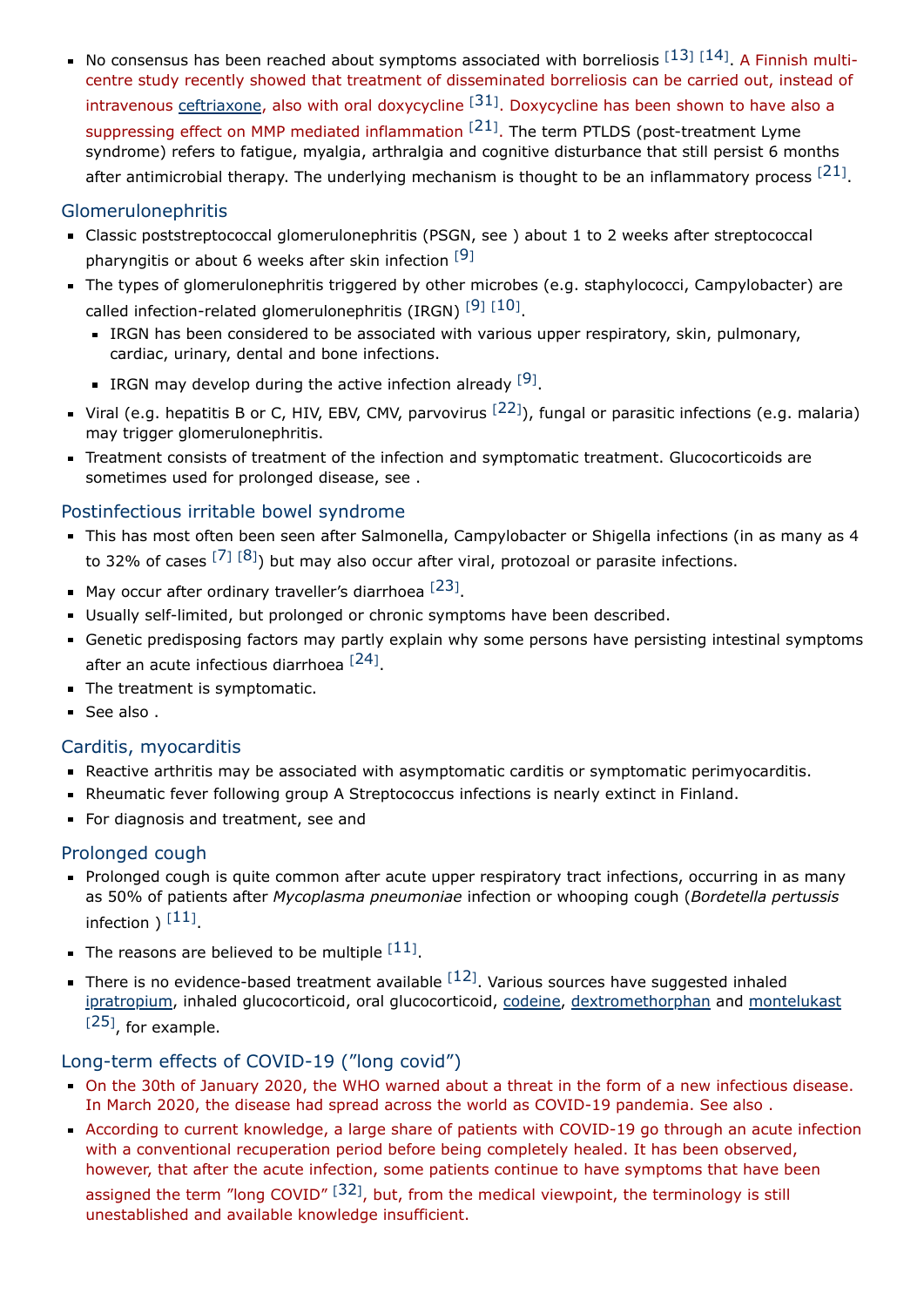- Several studies have been published on symptoms following a COVID-19 infection [[33](#page-4-4)] [[34](#page-4-5)]. After the acute COVID-19 disease, symptoms deriving from several different organs may occur. For the time being, no generally accepted, global definition exists for the symptoms following a COVID-19 infection, and neither is there precise information on how many patients have such symptoms after a COVID-19 infection.
- The pathogenetic mechanisms are not clear either. There is active research on the topic and therefore more knowledge accumulates.
- The WHO has recommended that the condition should be acknowledged and has developed a standardized form for reporting clinical information, in an attempt to reach a common understanding of the clinical description of the condition  $[35]$  $[35]$  $[35]$ .

## References

- <span id="page-3-0"></span>1. van den Berg B, Walgaard C, Drenthen J et al. Guillain-Barré syndrome: pathogenesis, diagnosis, treatment and prognosis. Nat Rev Neurol 2014;10(8):469-82. [PubMed](http://www.ncbi.nlm.nih.gov/pubmed/25023340)
- <span id="page-3-3"></span>2. Lauhio A, Leirisalo-Repo M, Lähdevirta J et al. Double-blind, placebo-controlled study of three-month treatment with lymecycline in reactive arthritis, with special reference to Chlamydia arthritis. Arthritis Rheum 1991;34(1):6-14. [PubMed](http://www.ncbi.nlm.nih.gov/pubmed/1670621)
- <span id="page-3-4"></span>3. Carter JD, Espinoza LR, Inman RD et al. Combination antibiotics as a treatment for chronic Chlamydia-induced reactive arthritis: a double-blind, placebo-controlled, prospective trial. Arthritis Rheum 2010;62(5):1298-307. [PubMed](http://www.ncbi.nlm.nih.gov/pubmed/20155838)
- <span id="page-3-5"></span>4. Uotila T, Antonen J, Laine J et al. Reactive arthritis in a population exposed to an extensive waterborne gastroenteritis outbreak after sewage contamination in Pirkanmaa, Finland. Scand J Rheumatol 2011;40(5):358-62. [PubMed](http://www.ncbi.nlm.nih.gov/pubmed/21679096)
- <span id="page-3-9"></span>5. Uotila TM, Antonen JA, Paakkala AS et al. Outcome of reactive arthritis after an extensive Finnish waterborne gastroenteritis outbreak: a 1-year prospective follow-up study. Clin Rheumatol 2013;32(8):1139-45. [PubMed](http://www.ncbi.nlm.nih.gov/pubmed/23559390)
- 6. Marchioni E, Ravaglia S, Montomoli C et al. Postinfectious neurologic syndromes: a prospective cohort study. Neurology 2013;80(10):882-9. [PubMed](http://www.ncbi.nlm.nih.gov/pubmed/23325908)
- <span id="page-3-6"></span>7. DuPont AW. Postinfectious irritable bowel syndrome. Clin Infect Dis 2008;46(4):594-9. [PubMed](http://www.ncbi.nlm.nih.gov/pubmed/18205536)
- <span id="page-3-19"></span>8. Vermeire S, Van Assche G, Rutgeerts P. Postinfectious irritable bowel syndrome: a genetic link identified? Gastroenterology 2010;138(4):1246-9. [PubMed](http://www.ncbi.nlm.nih.gov/pubmed/20188132)
- <span id="page-3-16"></span>9. Nasr SH, Radhakrishnan J, D'Agati VD. Bacterial infection-related glomerulonephritis in adults. Kidney Int 2013;83(5):792-803. [PubMed](http://www.ncbi.nlm.nih.gov/pubmed/23302723)
- <span id="page-3-17"></span>10. Op den Winkel M, Gülberg V, Weiss M et al. Acute postinfectious glomerulonephritis associated with Campylobacter jejuni enteritis - a case report and review of the literature on C. jejuni's potential to trigger immunologically mediated renal disease. Clin Nephrol 2010;74(6):474-9. [PubMed](http://www.ncbi.nlm.nih.gov/pubmed/21084052)
- <span id="page-3-22"></span>11. Grant CC. Postinfectious cough and pertussis in primary care. Lancet Respir Med 2014;2(1):2-3. [PubMed](http://www.ncbi.nlm.nih.gov/pubmed/24461880)
- <span id="page-3-23"></span>12. Wang K, Birring SS, Taylor K et al. Montelukast for postinfectious cough in adults: a double-blind randomised placebo-controlled trial. Lancet Respir Med 2014;2(1):35-43. [PubMed](http://www.ncbi.nlm.nih.gov/pubmed/24461900)
- <span id="page-3-13"></span>13. Lauhio A, Oksi J, Tervahartiala T, Hytönen J, Pitkäranta A, Sorsa T. Serum matrix metalloproteinase-8 and -9 levels in disseminated Lyme borreliosis with special reference to arthritis. CCAAS. Bio.2012;2:68-74 doi:10.5618/bio.2012.v2.n1.7
- <span id="page-3-14"></span>14. Strle K, Stupica D, Drouin EE et al. Elevated levels of IL-23 in a subset of patients with post-lyme disease symptoms following erythema migrans. Clin Infect Dis 2014;58(3):372-80. [PubMed](http://www.ncbi.nlm.nih.gov/pubmed/24218102)
- <span id="page-3-7"></span>15. Leirisalo-Repo M, Suoranta H. Ten-year follow-up study of patients with Yersinia arthritis. Arthritis Rheum 1988;31(4):533-7. [PubMed](http://www.ncbi.nlm.nih.gov/pubmed/2965876)
- <span id="page-3-8"></span>16. Leirisalo-Repo M, Helenius P, Hannu T et al. Long-term prognosis of reactive salmonella arthritis. Ann Rheum Dis 1997;56(9):516-20. [PubMed](http://www.ncbi.nlm.nih.gov/pubmed/9370874)
- <span id="page-3-10"></span>17. Lauhio A, Sorsa T, Lindy O et al. The anticollagenolytic potential of lymecycline in the long-term treatment of reactive arthritis. Arthritis Rheum 1992;35(2):195-8. [PubMed](http://www.ncbi.nlm.nih.gov/pubmed/1310409)
- <span id="page-3-11"></span>18. Lauhio A, Konttinen YT, Tschesche H et al. Reduction of matrix metalloproteinase 8-neutrophil collagenase levels during long-term doxycycline treatment of reactive arthritis. Antimicrob Agents Chemother 1994;38(2):400-2. [PubMed](http://www.ncbi.nlm.nih.gov/pubmed/8192476)
- <span id="page-3-12"></span>19. Lauhio A, Saikku P, Salo T et al. Combination treatment in Chlamydia-triggered reactive arthritis: comment on the article by Carter et al. Arthritis Rheum 2011;63(1):305-7; author reply 307-8. [PubMed](http://www.ncbi.nlm.nih.gov/pubmed/20936631)
- 20. Vitaliti G, Tabatabaie O, Matin N et al. The usefulness of immunotherapy in pediatric neurodegenerative disorders: A systematic review of literature data. Hum Vaccin Immunother 2015;11(12):2749-63. [PubMed](http://www.ncbi.nlm.nih.gov/pubmed/26266339)
- <span id="page-3-15"></span>21. Koedel U, Fingerle V, Pfister HW. Lyme neuroborreliosis-epidemiology, diagnosis and management. Nat Rev Neurol 2015;11(8):446-56. [PubMed](http://www.ncbi.nlm.nih.gov/pubmed/26215621)
- <span id="page-3-18"></span>22. Marco H, Guermah I, Matas L et al. Postinfectious glomerulonephritis secondary to Erythrovirus B19 (Parvovirus B19): case report and review of the literature. Clin Nephrol 2016;85(4):238-44. [PubMed](http://www.ncbi.nlm.nih.gov/pubmed/26833301)
- <span id="page-3-20"></span>23. Giddings SL, Stevens AM, Leung DT. Traveler's Diarrhea. Med Clin North Am 2016;100(2):317-30. [PubMed](http://www.ncbi.nlm.nih.gov/pubmed/26900116)
- <span id="page-3-21"></span>24. Cocciolillo S, Collins SM. The long-term functional consequences of acute infectious diarrhea. Curr Opin Gastroenterol 2016;32(1):1-6. [PubMed](http://www.ncbi.nlm.nih.gov/pubmed/26628101)
- <span id="page-3-24"></span>25. Dong S, Zhong Y, Lu W et al. Montelukast for Postinfectious Cough: A Systematic Review of Randomized Controlled Trials. West Indian Med J 2015;():. [PubMed](http://www.ncbi.nlm.nih.gov/pubmed/26681376)
- <span id="page-3-1"></span>26. Vuorela A, Freitag TL, Leskinen K ym. Enhanced influenza A H1N1 T cell epitope recognition and cross-reactivity to protein-O-mannosyltransferase 1 in Pandemrix-associated narcolepsy type 1. Nat Commun 2021;12(1):2283. [PubMed](http://www.ncbi.nlm.nih.gov/pubmed/33863907)
- <span id="page-3-2"></span>27. Schultz NH, Sørvoll IH, Michelsen AE ym. Thrombosis and Thrombocytopenia after ChAdOx1 nCoV-19 Vaccination. N Engl J Med 2021;384(22):2124-2130. [PubMed](http://www.ncbi.nlm.nih.gov/pubmed/33835768)
- 28. Schmitt SK. Reactive Arthritis. Infect Dis Clin North Am 2017;31(2):265-277. [PubMed](http://www.ncbi.nlm.nih.gov/pubmed/28292540)